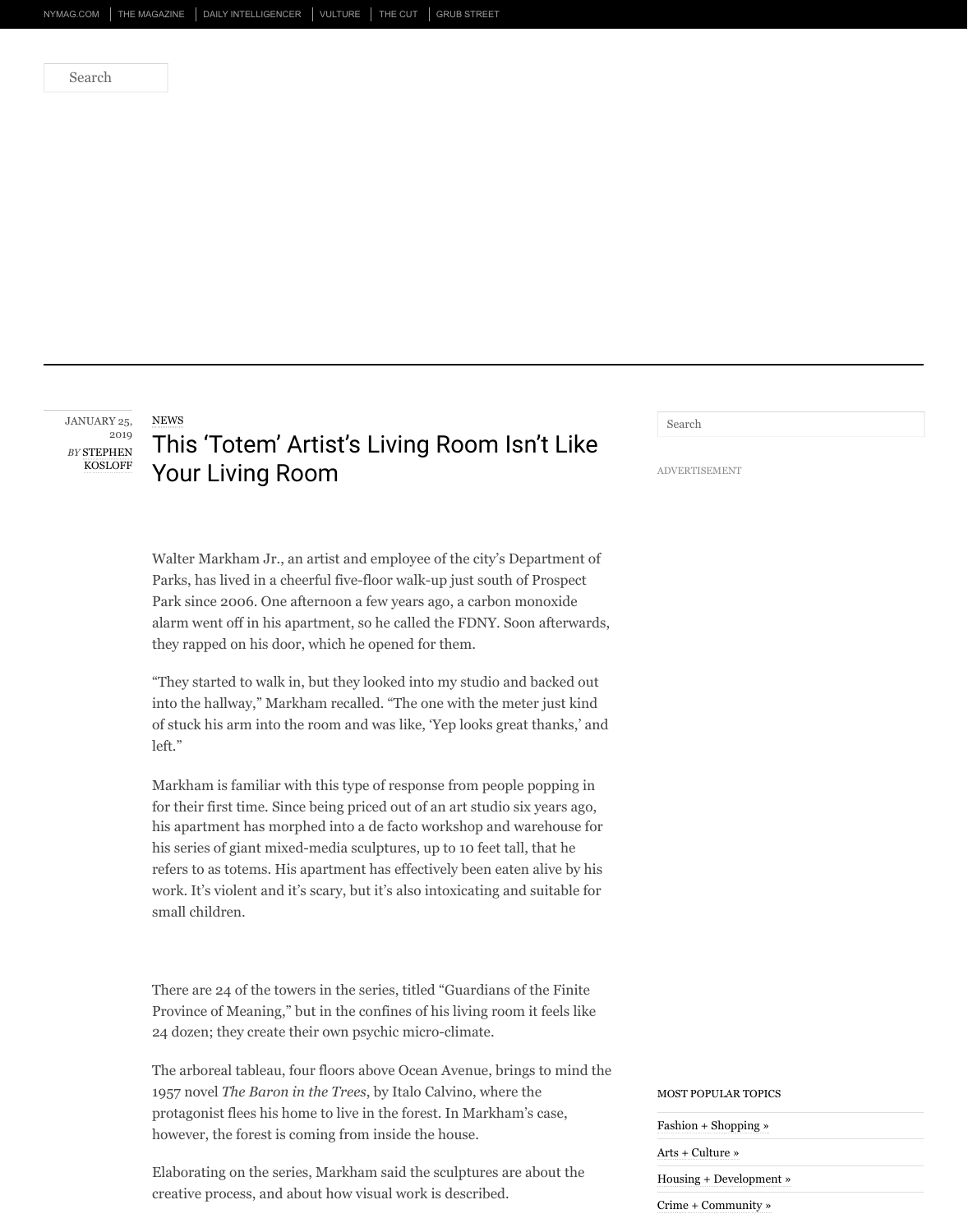Like many artists, however, Markham is more enthusiastic about many artists, however, Markham is more enthusiastic the work than marketing it. He is not given to schmoozing with grandees.

bloc, each tower is interesting to be a distinct sculpture. In the analysis interest sculpture. In the second sculpture.

"I struggle with it. I'm just not the kind of guy who loves going openings and chatting up dealers."

These sentiments track with Markham's somewhat spartan life which sees him leave his apartment at 5:15 a.m. five days a week Tryon Park, where he works. His family has been supportive of Markham's career and offered to subsidize another art studio, turned down the assistance.



There is, hovering over his apartment, the faint suggestion of a monastery. In lieu of a couch, Markham's living room sports a bench-like car seat, a three-legged stool, and a wobbly computer standard standard standard standard standard standard standard standard standard standard standard standard standard standard standard standard standard stan